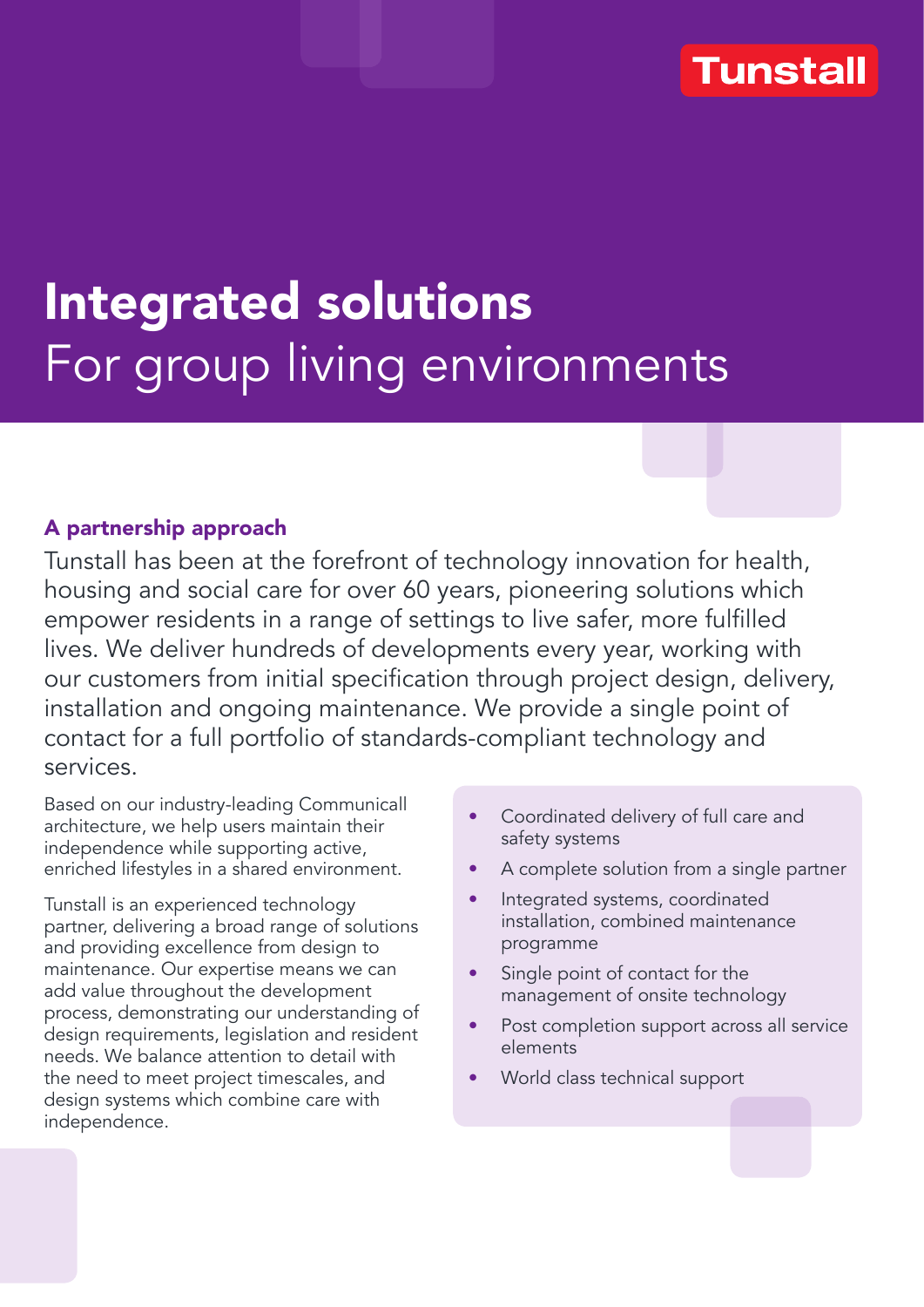### Communication/call systems

- Touchscreen IP apartment hubs
- Ultra-fast alarm reporting and multiple alarm calls
- Free on-site calls and WiFi
- Video door entry, with remote option
- Resident-by-resident telecare support to manage risks such as falls, enuresis, seizures, floods and medication concordance.
- Meets the requirements of EN 50134

A choice of digital systems, based on highly resilient architectures and offering flexibility, speed and integration. Our full IP based system, Communicall Vi IP, features:

#### Fire systems and emergency lighting

Tunstall can advise on, supply and service a wide range of fire detection and alarm systems to protect residents in homes of all sizes.

- From individual dwellings to complex fully addressable systems
- Systems designed, installed, commissioned and maintained to BAFE SP203-1
- Maintenance and testing services
- Compliant with BS5839 Parts 1 and 6

## **EXP**

### Door entry and access control

Fully certificated structured cabling throughout buildings provided alongside our telecare and DECT infrastructures.

A range of door entry systems, both stand alone and combined with our Communicall Vi and Vi IP systems.

- Functional or digital systems
- Premium touchscreen IP door panel
- DDA (Disability Discrimination Act) compliant
- Stand alone or integrated keystroke access control
- Managed systems to provide further security
- Multi-site networked digital systems

## $\Leftrightarrow$

We design, install, maintain and monitor a wide range of CCTV solutions, from complex IP systems through to simple single camera entrance monitoring.

Tunstall can offer full building fire protection, combining our in-house fire engineering expertise with specialist designers.

- Local video surveillance with interior/exterior security cameras, onsite DVR video storage, live remote viewing access and remote monitoring options
- IP based systems to monitor single buildings and/or multiple developments
- Integrated systems, combining video surveillance with call systems, fire systems, access control etc

#### Structured cabling

- Ease of installation and cost effectiveness
- Simplified post completion maintenance, reporting and response

## $((\bullet))$

## **WiFi**



A range of options to enable users to get online easily and safely at home.

- WiFi hotspot functionality on Communicall Vi IP for light internet browsing, email and Skype via the apartment hub or the user's own device
- Cost effective, building-wide WiFi networks also available

#### Automated door systems

We can also provide fully integrated door entry solutions and complete building solutions for entrance control.

- Front entrance door provision
- Fully automated closing to existing doors
- Single system incorporating entrance barriers, external doors, buggy stores
- Integration of all elements for easy building management

## **CCTV**

## Auto Smoke Ventilation Controls

- Seamless systems for each building
- Intelligent smoke and environmental ventilation systems
- Code-compliant natural shaft solutions
- Full mechanical extract systems

## A complete solution from a single partner